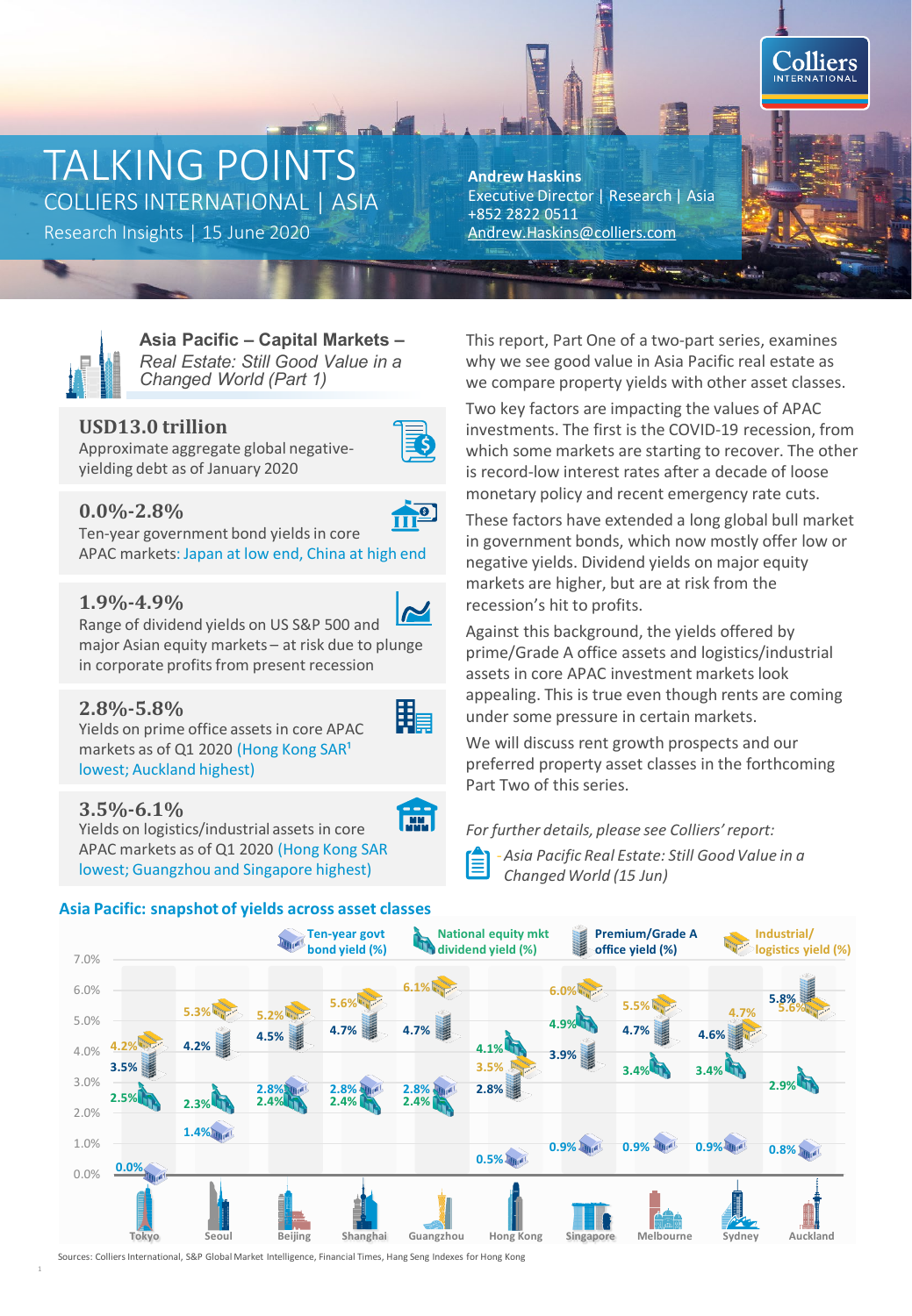

## **Hong Kong SAR - Property**

China's decision to draft new security laws for Hong Kong SAR<sup>1</sup>, and the US decision to revoke trade and visa privileges for the territory in response, raise questions about Hong Kong's role as a commercial centre.

In the long run, some MNCs<sup>2</sup> may reduce their footprints in Hong Kong. However, this space will probably be backfilled by Asian and especially PRC companies.

Falling rents and closer integration of the GBA<sup>3</sup> boost Hong Kong's competitiveness, and will support overall leasing demand.

The growth outlook and perceptions of economic and political stability will drive investment levels in Hong Kong. On this point, we have little worry, with the USD peg a bulwark of the territory's core investment status.

### **Implications for property of recent developments**



Special Administrative Region [of the People's Republic of China]. Multinational companies

<sup>³</sup> Greater Bay Area of South China, including Shenzhen, Guangzhou and Hong Kong SAR.

*For further details, please see Colliers' report:*



-*Property Market Can Withstand Recent Waves (8 Jun)*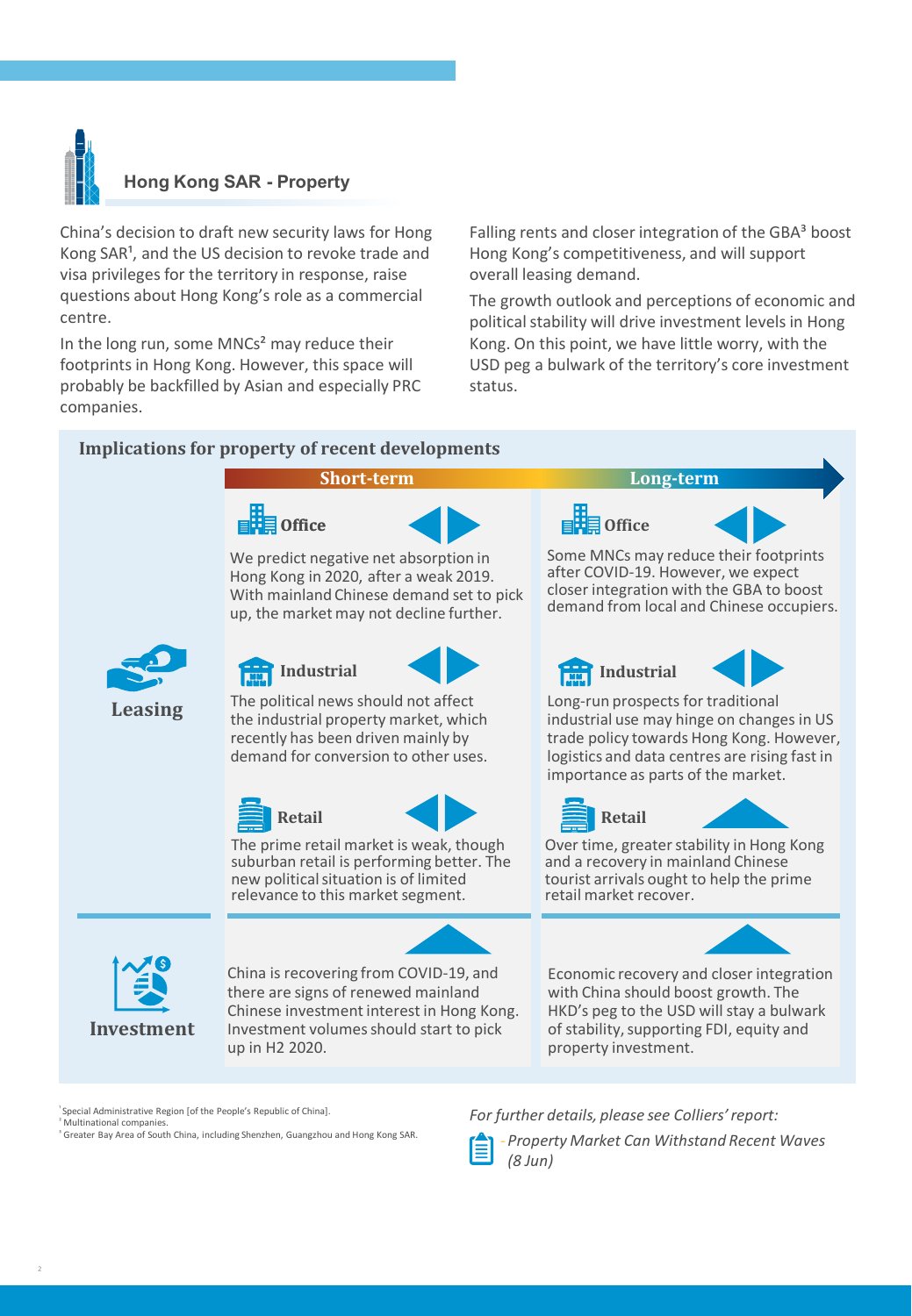

# **Shanghai –** *Yangtze River Delta*

The Ecological Demonstration Zone (Demo Zone) offers institutional and policy advantages which should attract headquarters, research institutions and R&D centres. Looking at the functional planning, industrial positioning, investment promotion and operation management.

#### **Recommendations**

- The Demo Zone executive committee should set clear industrial goals and positioning, as well as identifying business needs in advance to better attract innovative industries and generate economic synergies.
- We recommend green and smart technologies be widely adopted to help achieve the Demo Zone's goal of balancing sustainability and economic development.

*For further details, please see Colliers' report:* -*A Demo of an Integrated Future (2 Jun)*



COVID-19 has led occupier, asset owners, and investors to prepare for significant changes in the flexible workspace sector.

#### **150 flexible workspace locations**

There are about 150 flexible workspace location in Seoul, with 46 of them in Grade A buildings.

We estimate 77 of these locations are operated by multi-location operators.

### **24 flexible workspace operators**



There are about 24 flexible workspace operators in Seoul, these include IWG, WeWork, JustCo, The Executive Centre and domestic operators; Fast Five and Spark Plus.

### **KRW400,000(USD326) Average monthly Desk Cost**



The desk rate for private offices varies widely, but the average is about KRW400,000 (USD326) per month.

#### **Location of the Demo Zone**



Source: Public information, Colliers International. Note: USD1 to RMB7.12 at the end of Q1 2020. 1 sq m = 10.76 sq ft.

# **50% of locations are in the Gangnam area**



Among 150 flexible workspace locations in Seoul, more than 50% of them are located in the Gangnam area. Within the three major submarkets, over two-thirds of flexible workspace locations are in Gangnam.

### **Recommendations**

- We advise occupiers to negotiate discounts on membership fees as market demand softens.
- Asset owners should evaluate flexible workspace on their added value to portfolios. Also focus on well capitalized operators and increasing the provision of amenities and services.
- Flexible workspace operators need to consider business models that can minimize vacancy risks through win-win relationships with asset owners.

*For further details, please see Colliers' report:* - *Flexible Workspace Market After COVID-19 (10 Jun)*